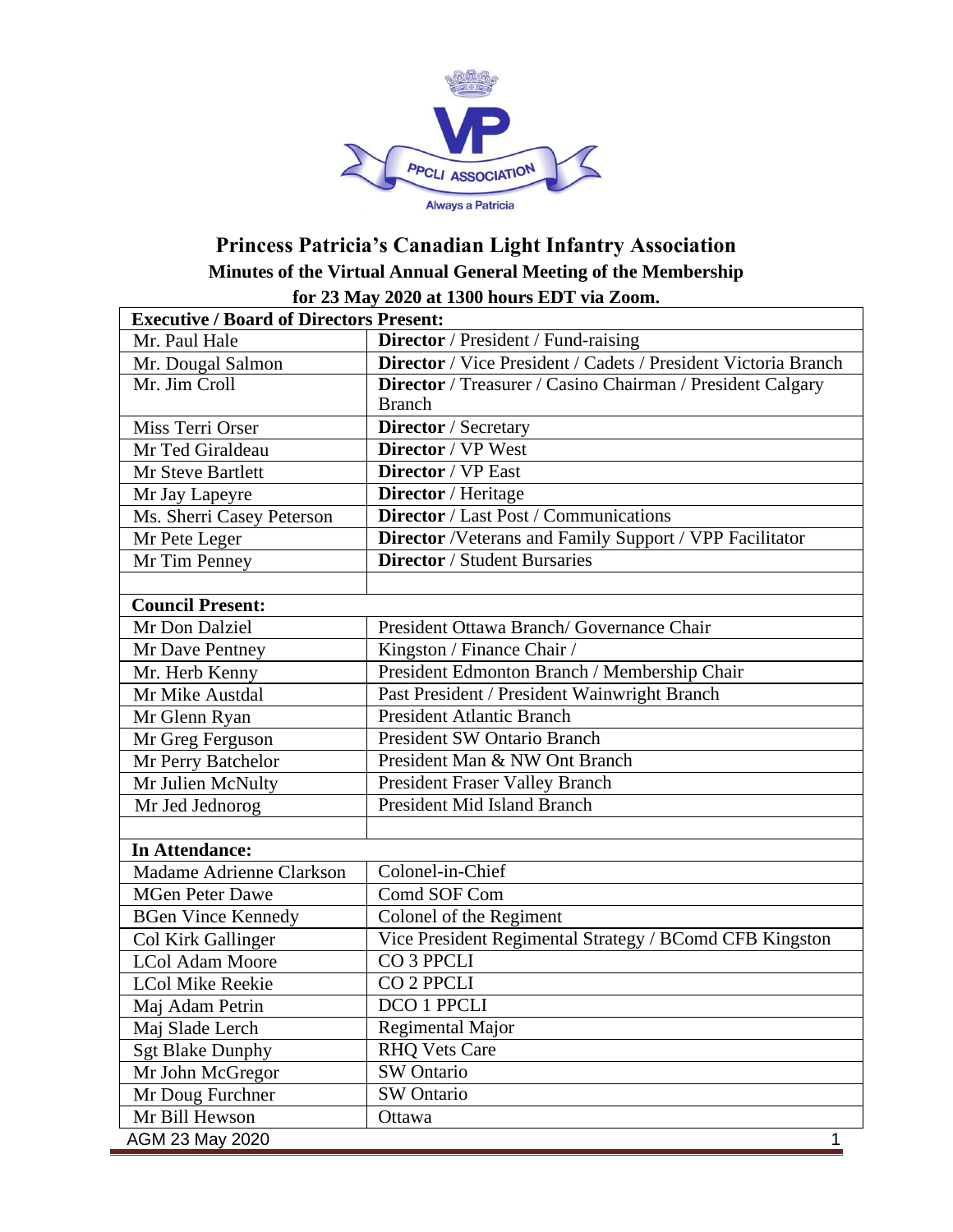| Mrs Norah Hewson   | Ottawa        |
|--------------------|---------------|
| Mr Greg Bell       | <b>Ottawa</b> |
| Mr Andrew Krieger  | Saskatchewan  |
| Mr Patrick Conlin  | Edmonton      |
| Mr Ron Morozoff    | Calgary       |
| Mr Barry Ashton    | Calgary       |
| Mr Philip Fisher   | Calgary       |
| Mr Nate Blackmore  | Calgary       |
| Mr Richard Cowling | Mid Island    |
| Mr Butch Montreuil | Mid Island    |
| Mr Dave Corbould   | e-mbr         |
| Mr Karl Gotthardt  | e-mbr         |
| Mr Kevin Raper     | e-mbr         |
| Mr Jason Zdyb      | e-mbr         |
| Mr James Stanton   | e-mbr         |
| Mr Colin Baker     | e-mbr         |
| Mr Mike Bludd      | e-mbr         |
|                    |               |

| <b>Item</b> | <b>Discussion</b>                                                                                                                                                                                                                                                                                                                                    | <b>OPI/Action</b> |
|-------------|------------------------------------------------------------------------------------------------------------------------------------------------------------------------------------------------------------------------------------------------------------------------------------------------------------------------------------------------------|-------------------|
| 1.          | <b>Call to Order:</b>                                                                                                                                                                                                                                                                                                                                | <b>President</b>  |
|             | The meeting was called to order at 1303 hours EDT with a quorum of 48                                                                                                                                                                                                                                                                                |                   |
|             | members.                                                                                                                                                                                                                                                                                                                                             |                   |
| 2.          | Minute of Silence. We observed a minute's silence for all those who passed                                                                                                                                                                                                                                                                           | <b>President</b>  |
|             | away over the last year.                                                                                                                                                                                                                                                                                                                             |                   |
| 3.          | <b>Opening Remarks:</b>                                                                                                                                                                                                                                                                                                                              | <b>President</b>  |
|             | Paul welcomed everyone to the AGM and introduced the Colonel in Chief,<br>Madam Adrienne Clarkson for her opening remarks.                                                                                                                                                                                                                           |                   |
| 4.          | <b>Opening Remarks from the Colonel in Chief:</b><br>Madam Clarkson spoke in depth about the effects of COVID-19 and how<br>proud she is of the Association, the CAF and Canada about the way we have<br>handled this challenge.                                                                                                                     |                   |
|             | She said the highlight over the past year was when she and BGen Kennedy<br>went to Latvia, under the Canadian Command of Col Eric Laforest (who was<br>also her aide de camp for two years at Rideau Canal). Canada is commanding<br>approx. 1,500 NATO troops there.                                                                                |                   |
|             | Looking at Russia and what is happening, she is not sure about the truth of<br>what they are reporting reference COVID-19. The satisfaction of the Russian<br>Government is at an all-time low and we should be aware that when people<br>are disturbed in their own country, they look for ways to distract the blame<br>onto the rest of the world |                   |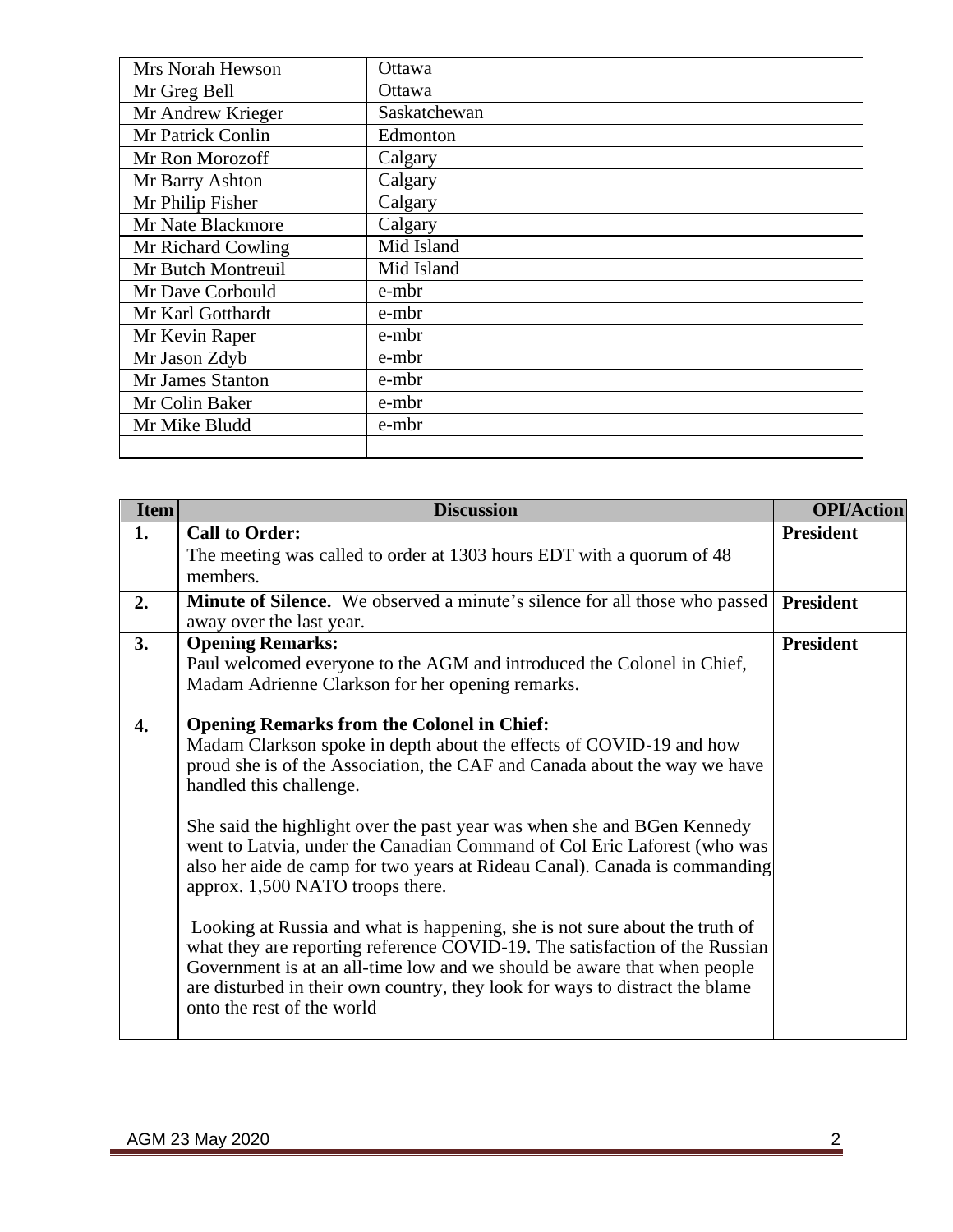| <b>Item</b> | <b>Discussion</b>                                                                                                                                                                                                                                                                                                                                                                                                                                                                                                                                                                                                                                                                                                                                                                                                                                                                                                                                                                                                                                                                                                                                                                                                                   | <b>OPI/Action</b>                                  |
|-------------|-------------------------------------------------------------------------------------------------------------------------------------------------------------------------------------------------------------------------------------------------------------------------------------------------------------------------------------------------------------------------------------------------------------------------------------------------------------------------------------------------------------------------------------------------------------------------------------------------------------------------------------------------------------------------------------------------------------------------------------------------------------------------------------------------------------------------------------------------------------------------------------------------------------------------------------------------------------------------------------------------------------------------------------------------------------------------------------------------------------------------------------------------------------------------------------------------------------------------------------|----------------------------------------------------|
| 4.          | Madam Clarkson has become incredibly involved by taking a role with<br>COVID-19 and the elderly. She recently did a Seminar at Massey about brain<br>health and aging. She has a personal interest in it, especially when 80% of<br>the COVID-19 cases are aged 65 and older and that the life expectancy of<br>women in Canada is 86.<br>She is also doing some further ventures at the Institute of Longevity which is<br>a Canadian Branch of an international association.<br>It is recognized that older people are generally having a rougher time with<br>social distancing and isolation.<br>Madam Clarkson said that the role of the CAF may change and warned that<br>they may be called upon to do things they are not used to doing or that they<br>think is inappropriate. Our soldiers must be prepared for the next two years<br>as there may be some unprecedented calls upon us. Their skills and training<br>will be needed to protect and assist Canadian citizens. Our Society may be<br>organized in a slightly different manner, but she said she trusts the leadership<br>of the Regiment and how they can and will react to these challenges.<br>Madam Clarkson wished everyone all the best going forward. | <b>Madam</b><br><b>Adrienne</b><br><b>Clarkson</b> |
| 5.          | <b>Approval of the Agenda:</b><br>It was moved by Pete Leger and seconded by Philip Fisher to approve the<br>agenda. Carried                                                                                                                                                                                                                                                                                                                                                                                                                                                                                                                                                                                                                                                                                                                                                                                                                                                                                                                                                                                                                                                                                                        | <b>President</b>                                   |
| 6.          | Approval of the Minutes of the 71 <sup>st</sup> AGM of 8 August 2019: (as per<br>slides).<br>Paul reviewed the minutes from the 70 <sup>th</sup> AGM since the meeting was virtual<br>and printed copies of the minutes were not available.<br>It was moved by Dave Pentney and seconded by Doug Furchner to approve<br>the Minutes of the $71st$ AGM of 8 August 2019 as reported. <i>Carried</i>                                                                                                                                                                                                                                                                                                                                                                                                                                                                                                                                                                                                                                                                                                                                                                                                                                  | <b>President</b>                                   |
| 7.          | <b>Reports:</b>                                                                                                                                                                                                                                                                                                                                                                                                                                                                                                                                                                                                                                                                                                                                                                                                                                                                                                                                                                                                                                                                                                                                                                                                                     |                                                    |
|             | 7.1 – President's Report (as per attached slides).<br>Initially had 55 registered for the Virtual AGM. Actual attendance is 48 with<br>10 out of 13 Branch Presidents participating.                                                                                                                                                                                                                                                                                                                                                                                                                                                                                                                                                                                                                                                                                                                                                                                                                                                                                                                                                                                                                                                |                                                    |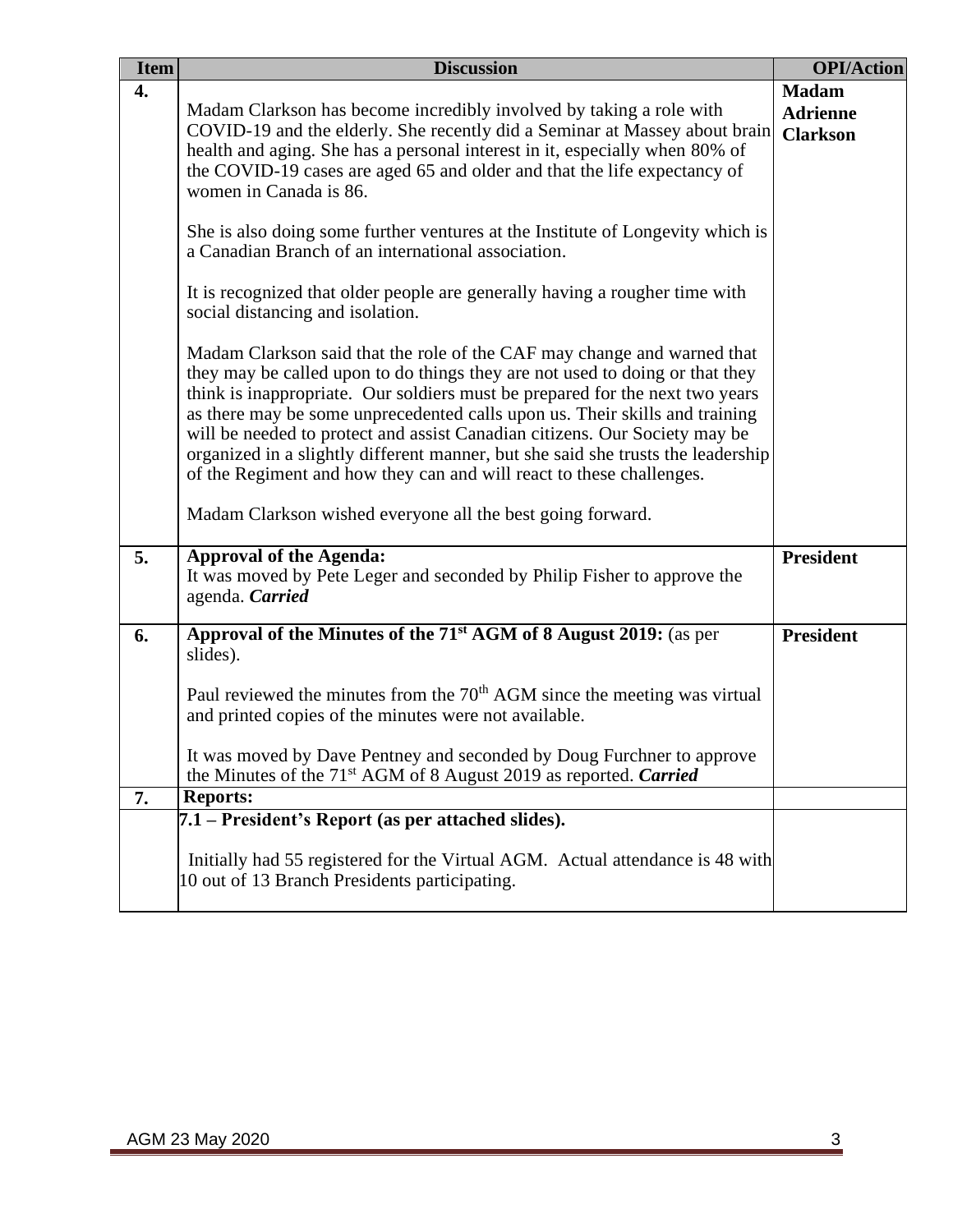| <b>Item</b> | <b>Discussion</b>                                                                                                                                                                                                                                                                                                                                                                                                                                                                                                                                                                                                                                                                                                                                                                                                                                                             | <b>OPI/Action</b>                           |
|-------------|-------------------------------------------------------------------------------------------------------------------------------------------------------------------------------------------------------------------------------------------------------------------------------------------------------------------------------------------------------------------------------------------------------------------------------------------------------------------------------------------------------------------------------------------------------------------------------------------------------------------------------------------------------------------------------------------------------------------------------------------------------------------------------------------------------------------------------------------------------------------------------|---------------------------------------------|
|             | In Feb, an evidence-based report was produced with the assistance of the<br>Canadian Institute for Mental Health and Veterans Research (CIMHVR). We<br>had good documentation on assisting 64 individuals (8 women and 56 Men).<br>40 cases have been resolved, 10 are ongoing, 5 with no improvement, 5 where<br>the veterans did not wish further contact and in 4 cases the individuals were<br>not veterans In reality what we are really doing is peer support vice mental<br>health and suicide awareness. Accordingly, we will refer to the workshops as<br>Peer Support. The report was widely distributed throughout the Veterans<br>community, VAC, the CAF, CIMHVR and the Centre of Excellence for<br>PTSD.<br>Paul highlighted the under new business we will be voting on a number of<br>special resolutions with respect to Families of the Fallen and updated | <b>President</b>                            |
|             | objectives for the Association.<br>Paul reviewed the support that the Association provided to the Regiment,<br>Veterans and Families in 2019 and indicated what was planned for 2020/<br>2021. (as per attached slides)<br>With respect of the amalgamation of the Foundation and the Association, the<br>implementation directive was issued in February. Out of the four options,<br>number three was the preferred option (dissolution of Foundation and its<br>absorption into the Association. It will probably take a year or more for the                                                                                                                                                                                                                                                                                                                              |                                             |
|             | Ways Team to examine all various options and make recommendations.<br>The biggest concern is that whatever happens must be<br>approved by the membership,<br>achievable,<br>cost effective; and<br>within the capacity of our volunteers.                                                                                                                                                                                                                                                                                                                                                                                                                                                                                                                                                                                                                                     |                                             |
|             | Everyone will be kept informed as the Ways Team completes their reports.                                                                                                                                                                                                                                                                                                                                                                                                                                                                                                                                                                                                                                                                                                                                                                                                      |                                             |
|             | 7.2 - Finance Committee Report: (as per slide).<br>Dave Pentney reviewed the Finance Committee report. 2019 was an<br>exceptional year with a 14% or \$104,126 increase in our investments as of 31<br>December 2019.                                                                                                                                                                                                                                                                                                                                                                                                                                                                                                                                                                                                                                                         | <b>Finance</b><br><b>Committee</b><br>Chair |
|             | Due to COVID 19, we had a reduction of 1.5% or \$12,747 as of 22 May<br>2020. Marv Fenrich has done an exceptional job as our financial advisor.                                                                                                                                                                                                                                                                                                                                                                                                                                                                                                                                                                                                                                                                                                                              |                                             |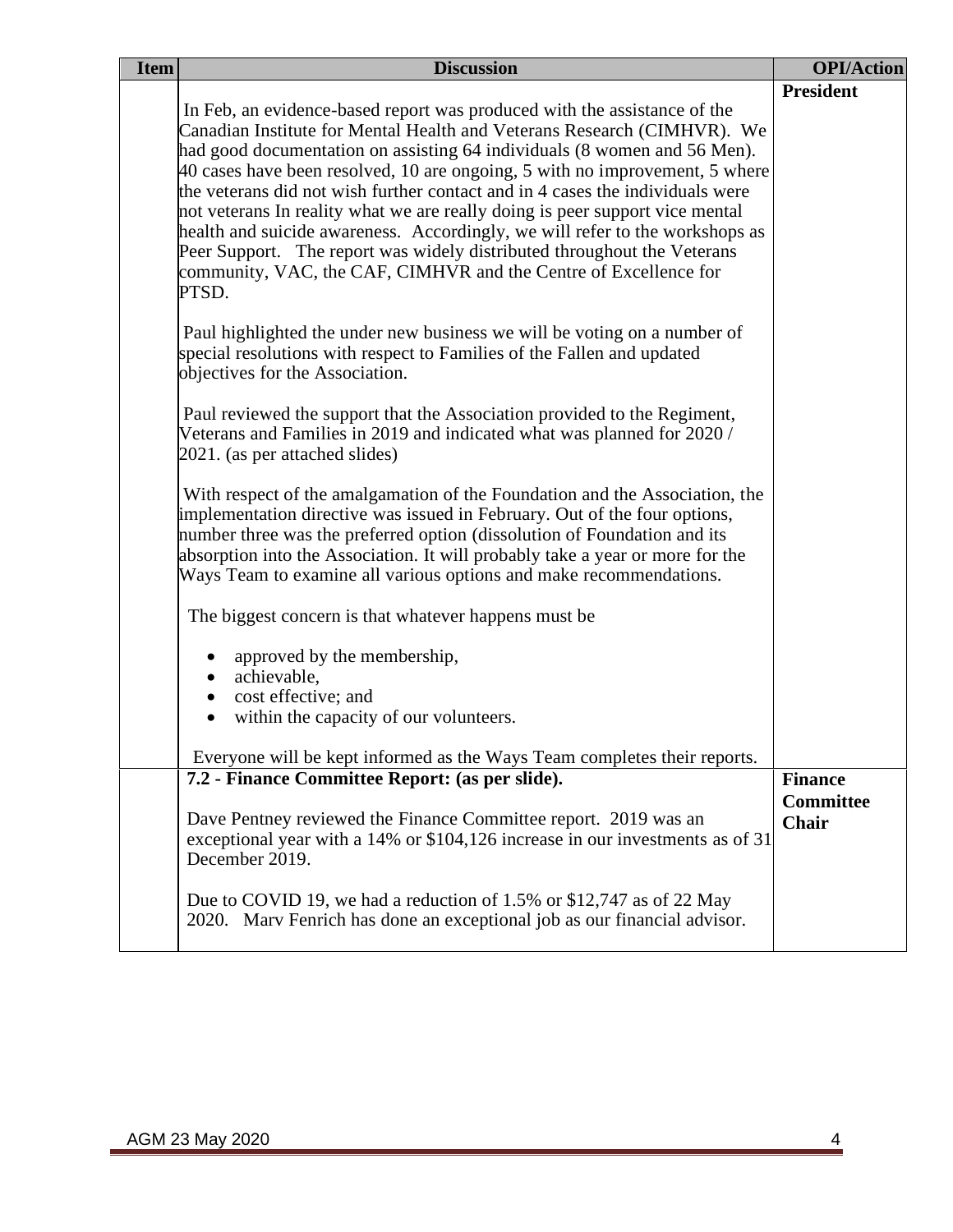| <b>Item</b> | <b>Discussion</b>                                                            | <b>OPI/Action</b>   |
|-------------|------------------------------------------------------------------------------|---------------------|
|             | 7.2.1 – 2019 Financial Statements as of 31 Dec 2019 (unaudited)              | <b>Treasurer</b>    |
|             | (see attached slides)                                                        |                     |
|             |                                                                              |                     |
|             | Jim Croll reviewed the financial statements and commented the they have not  |                     |
|             | been reviewed by our auditor due to COVID 19 restrictions. The audit has     |                     |
|             | been delayed and hopefully will be completed by September.                   |                     |
|             |                                                                              |                     |
|             | On slide two, Paul mentioned that the travel costs are mostly due to the     |                     |
|             | Mental Health peer support workshops as they were not approved as a          |                     |
|             | charitable objective until February 2019.                                    |                     |
|             | 7.2.2 – Current Financial Position (see attached slides)                     | <b>Treasurer</b>    |
|             |                                                                              |                     |
|             | Jim Croll reviewed current financial positions.                              |                     |
|             | Association Operating Fund as of 31 Mar 2020                                 |                     |
|             | Hamilton Gault Memorial Fund as of 31 Mar 2020                               |                     |
|             | 7.3 - Casino Report (see attached slide).                                    | <b>Casino Chair</b> |
|             |                                                                              |                     |
|             | With regards to the Casino account the slide has been updated and with the   |                     |
|             | deposit it sits at \$94,525. We received \$53,413.42 in 2020. The Museum has |                     |
|             | now gone virtual and the money for that came out of the Casino Fund.         |                     |
|             | Casino funds paid for the Virtual tour of the Regimental Museum and will     |                     |
|             | fund the video portion of the Airborne display                               |                     |
|             | Next casino will most likely be in 2022.                                     |                     |
|             | 7.4 - Membership Report as of 11 Apr 2020– (see attached slide)              | Membership          |
|             | Herb Kenny reported that there has been a steady increase in membership.     | <b>Chair</b>        |
|             | Also getting a better handle on taking the non-active members and putting    |                     |
|             | them into their own category. Younger members are starting to join now. Herb |                     |
|             | also reported that there about 15 members who belong to both the Association |                     |
|             | and the Foundation.                                                          |                     |
|             |                                                                              |                     |
|             | Paul mentioned that since the Association has started doing Peer support in  |                     |
|             | 2017 the membership has gone up by about 200. The Younger Veterans are       |                     |
|             | now seeing that the Assn is doing good things for the Veterans.              |                     |
|             | 7.5 - Governance Report (see attached report).                               | Governance          |
|             |                                                                              | <b>Chair</b>        |
|             | Continuing to work on By-laws, Directors Handbook, Articles of continuance   |                     |
|             | and working with the Ways Team.                                              |                     |
|             |                                                                              |                     |
|             |                                                                              |                     |
|             | 7.6 – HGMF Fundraising Report. (see attached report).                        | <b>HGMF Chair</b>   |
|             |                                                                              |                     |
|             | Paul reported that in 2019 the amount raised exceeded our goals because      |                     |
|             | donation requests were sent out to True Patriot Love, General Dynamics, and  |                     |
|             | Cubic. In 2020 we have received \$7,000 from True Patriot Love and \$5,000   |                     |
|             | from SW Ontario in support of mental health. More requests will be sent out. |                     |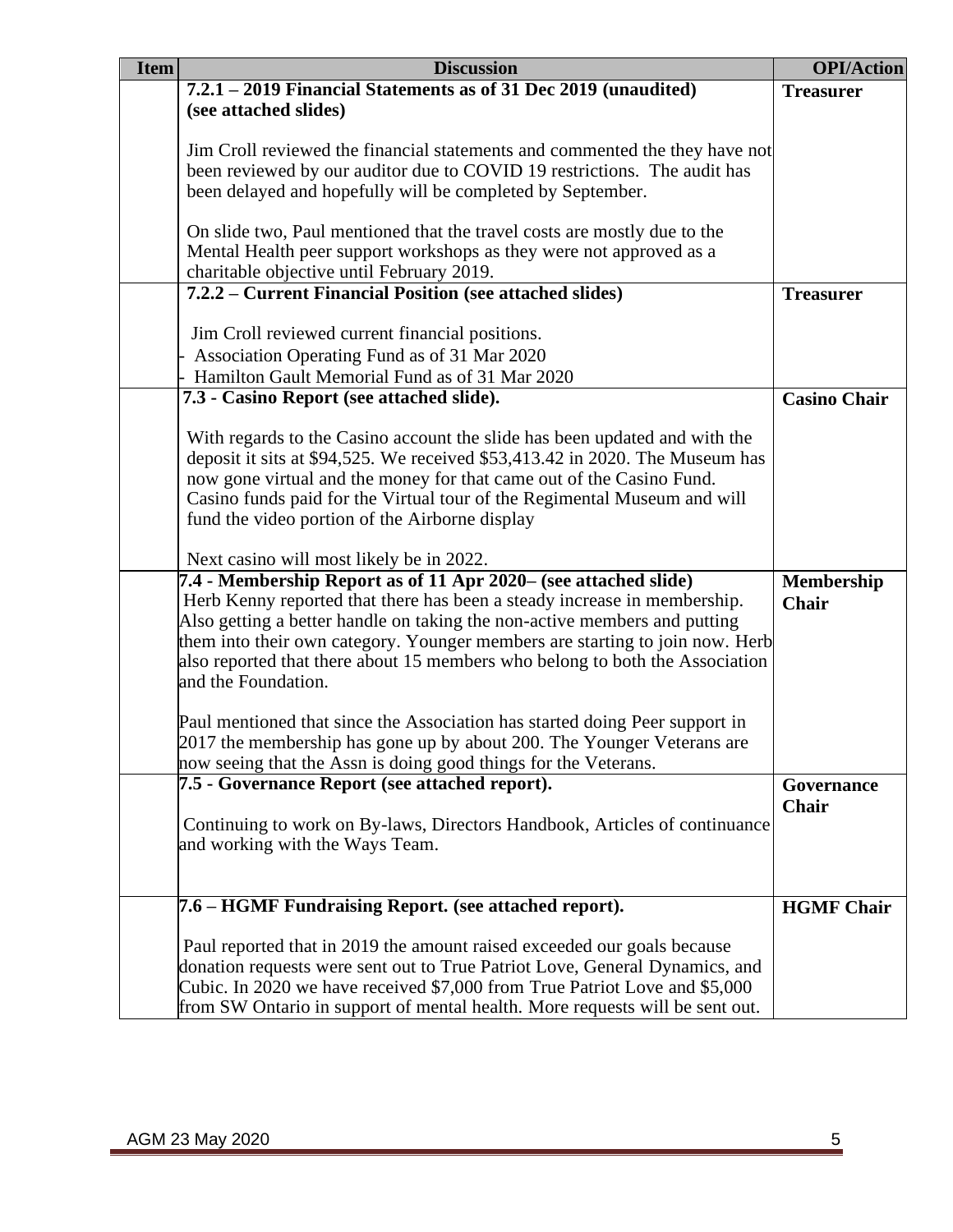| <b>Item</b><br><b>Discussion</b>                                                                                                                                                                                                                                                                                                                                                                                                                     | <b>OPI/Action</b>    |
|------------------------------------------------------------------------------------------------------------------------------------------------------------------------------------------------------------------------------------------------------------------------------------------------------------------------------------------------------------------------------------------------------------------------------------------------------|----------------------|
| 7.7 – Heritage Report. (see attached slide).                                                                                                                                                                                                                                                                                                                                                                                                         | Heritage             |
|                                                                                                                                                                                                                                                                                                                                                                                                                                                      | <b>Director</b>      |
| Karen Storwick and Robert Curtin continue to interview veterans. It has been                                                                                                                                                                                                                                                                                                                                                                         |                      |
| delayed due to COVID-19 but will pick up where they left off once they are                                                                                                                                                                                                                                                                                                                                                                           |                      |
| able to. One project that was started was getting historical background on the                                                                                                                                                                                                                                                                                                                                                                       |                      |
| Rebels hockey team that won the European Cup in 1971.                                                                                                                                                                                                                                                                                                                                                                                                |                      |
| Bob Stewart was thanked for editing the Memorials and Monuments manual.<br>The MMM was completed just before Christmas last year.                                                                                                                                                                                                                                                                                                                    |                      |
| Mike Austdal, Dougal Salmon, Don Dalziel, and John Jolly were also thanked<br>their various contributions. Doug Delaney and Terry Loveridge will be                                                                                                                                                                                                                                                                                                  |                      |
| providing editorial assistance and they also report back on the status of the<br>PPCLI memorials and monuments in NW Europe after their annual trips.                                                                                                                                                                                                                                                                                                |                      |
| Danny Denkowycz is collecting old battle school items and Jay will be in<br>contact with him. Nate Blackmore reiterated that Danny has been doing some<br>amazing work restoring Patricia memorabilia in Wainwright.                                                                                                                                                                                                                                 |                      |
| 7.8 - Volunteer Patricia Program – (see attached slide).                                                                                                                                                                                                                                                                                                                                                                                             | <b>VPP</b>           |
| Pete Leger informed everyone that the program is doing very well. Contact<br>with veterans though is critical, it lets individuals know that someone is there<br>for them and cares.                                                                                                                                                                                                                                                                 | <b>Facilitator</b>   |
| Mental Health First Aid has been changed to Peer Support workshops. The<br>North Bay June session has been cancelled due to COVID-19. Currently<br>looking for alternative ways to run the course and looking at running a<br>Mental Health First Aid Refresher.                                                                                                                                                                                     |                      |
| Pete has distributed the Peer Support Evidence Based Report up his chain of<br>command to show them what we are doing as a Regiment.                                                                                                                                                                                                                                                                                                                 |                      |
| Pete advised all to beware of some predatory agencies that want to use our<br>work for their benefit. They charge for assisting veterans vice our process of<br>helping at no cost to the veteran or their family.                                                                                                                                                                                                                                   |                      |
| He is working on updating the VPP handbook.                                                                                                                                                                                                                                                                                                                                                                                                          |                      |
| 7.9 – Educational Bursary Report (see attached slides).                                                                                                                                                                                                                                                                                                                                                                                              | <b>Bursary Chair</b> |
| Tim Penney stated that the PPCLI Assn Student Bursaries has been renamed<br>the HGMF Educational Bursaries. The deadline for entries to be received is<br>15 July. Tim asked that Branches send out reminders because he has only<br>received four requests. The Committee sits at end July and successful<br>applicants will be informed in early Aug and the cheques will be issued by<br>1 Sep. Plan is to award \$21,000 in Bursaries this year. |                      |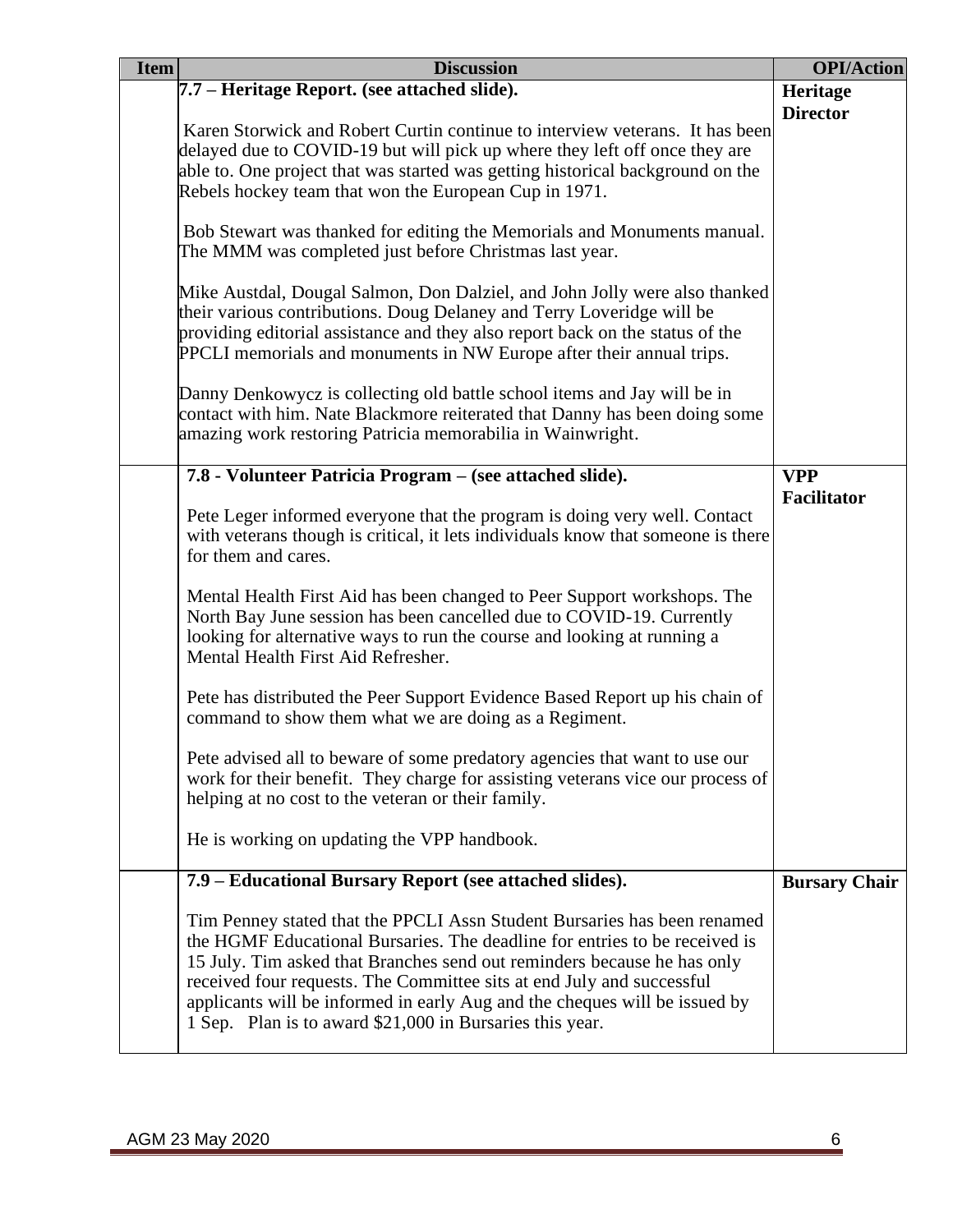| <b>Item</b> | <b>Discussion</b>                                                                                                                                                                                                                                                                                                                                                                                                                                                                     | <b>OPI/Action</b>     |
|-------------|---------------------------------------------------------------------------------------------------------------------------------------------------------------------------------------------------------------------------------------------------------------------------------------------------------------------------------------------------------------------------------------------------------------------------------------------------------------------------------------|-----------------------|
|             | 7.10 - Cadet Report (see attached slides)                                                                                                                                                                                                                                                                                                                                                                                                                                             | <b>Vice President</b> |
|             | Dougal Salmon coordinates with RHQ and the Kit Shop regarding the Hat<br>Badges and Shoulder Titles as the cost changes every year. He thanked both<br>RHQ and the Kit Shop for their assistance. He said it is a good program that<br>is working very well                                                                                                                                                                                                                           |                       |
|             | As far as the Cadet Corps Trophy, Esquimalt won it this year. Unfortunately,<br>the Zone Trg Officer for the Yellowknife corps was not able to get there to<br>do an assessment. Luckily, the RM and RWO were able to visit several of the<br>Cadet Corps, including Yellowknife. 2020 donations to Cadet Corps will be<br>distributed as soon as possible.                                                                                                                           |                       |
|             | 7.11- Regimental Major's Update (see attached slides)                                                                                                                                                                                                                                                                                                                                                                                                                                 | Regimental            |
|             | Maj Slade Lerch, RM, provided an update on current RHQ activities and<br>projects as well as updates on the Museum and archiving. He also gave an<br>update of the Kit Shop and although it is closed due to COVID-19 orders can<br>still be taken online. Maj Slade spoke about the need to protect Regimental<br>Intellectual Property. He advised that the French Grey Ball for 2020 has been<br>cancelled and the conduct of the French Grey Golf Tournament is to be<br>decided. | <b>Major</b>          |
|             | Work continues on cataloguing and appraising artifacts in the Regimental<br>Archives.                                                                                                                                                                                                                                                                                                                                                                                                 |                       |
|             | Maj Adam Petrin gave an update on 1 PPCLI activities and their state of<br>readiness. LCol Mike Reekie gave an update on 2 PPCLI and LCol Adam<br>Moore gave an update on 3 PPCLI.                                                                                                                                                                                                                                                                                                    |                       |
|             | Madam Clarkson said that she would like to see immediate post war stories<br>covered in the next PPCLI History Book and to get stories from our more<br>senior Veterans.                                                                                                                                                                                                                                                                                                              |                       |
|             | Colonel of the Regiment suggested that anyone who has any stories should<br>submit them to either Bob Stewart or RHQ.                                                                                                                                                                                                                                                                                                                                                                 |                       |
| 8.          | <b>New Business:</b>                                                                                                                                                                                                                                                                                                                                                                                                                                                                  |                       |
|             | 8.1 - 2021 Association Operating Fund Budget<br>(see attached slides)                                                                                                                                                                                                                                                                                                                                                                                                                 | <b>Finance Chair</b>  |
|             | The proposed budget for 2021 was reviewed.                                                                                                                                                                                                                                                                                                                                                                                                                                            |                       |
|             | It was moved by Jim Croll and seconded by Dougal Salmon to approve the<br>2021 Assn Operating Fund Budget. Carried.                                                                                                                                                                                                                                                                                                                                                                   |                       |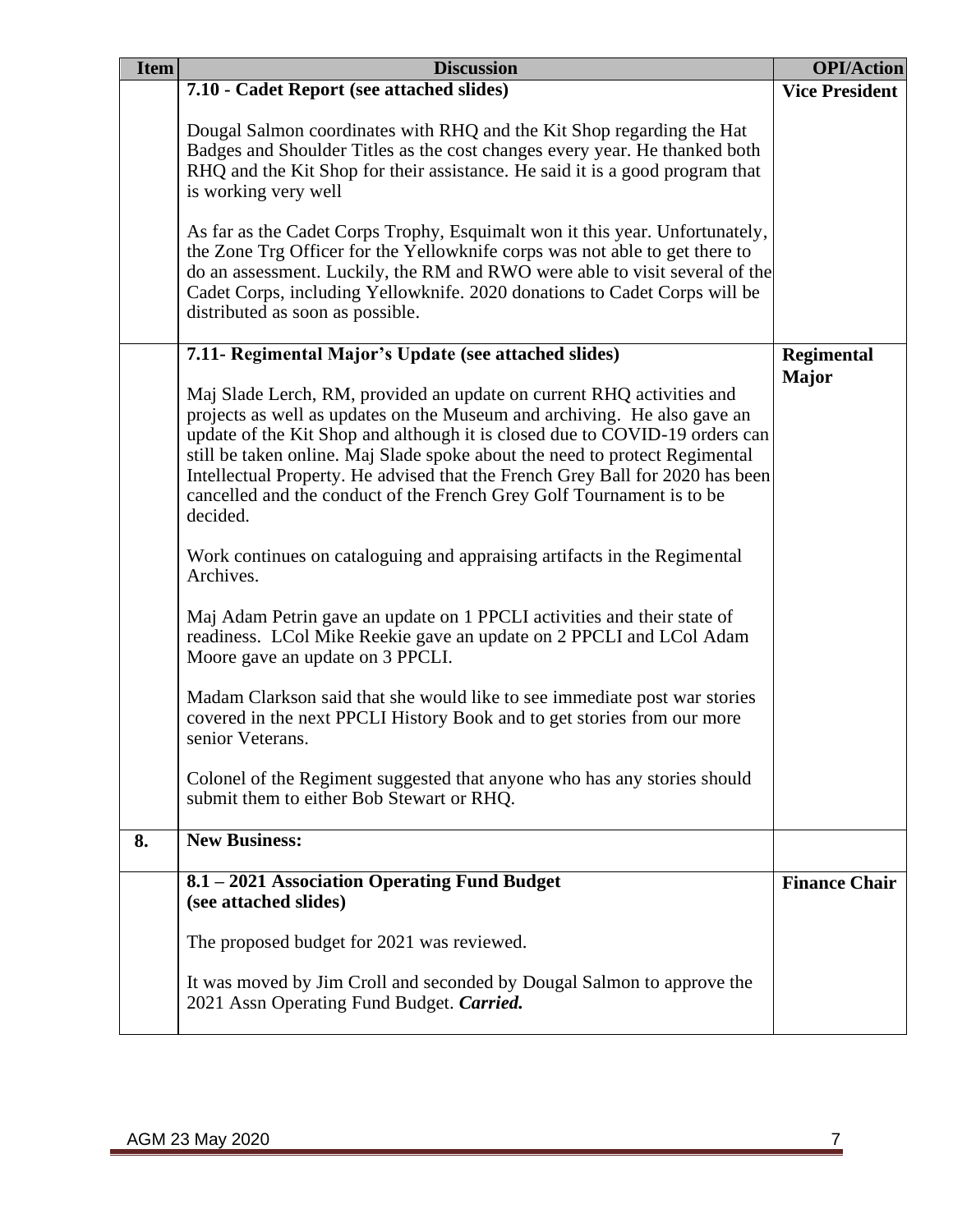| <b>Item</b> | <b>Discussion</b>                                                                                                                                                                                                                                                                                                                                                                                                                                                                                     | <b>OPI/Action</b>  |
|-------------|-------------------------------------------------------------------------------------------------------------------------------------------------------------------------------------------------------------------------------------------------------------------------------------------------------------------------------------------------------------------------------------------------------------------------------------------------------------------------------------------------------|--------------------|
|             | 8.2 - Appointment of Associate Auditors<br>(see attached slide)                                                                                                                                                                                                                                                                                                                                                                                                                                       | <b>Treasurer</b>   |
|             | Jim Croll explained that the Audit has not taken place this year due to<br>COVID-19. They have provided excellent service to date.                                                                                                                                                                                                                                                                                                                                                                    |                    |
|             | It was moved by Jim Croll and seconded by Dougal Salmon to approve the<br>firm BDO Canada (in Calgary), Professional Accountants be retained as the<br>Association Review Accountants. Carried.                                                                                                                                                                                                                                                                                                       |                    |
|             | 8.3 – Peer Support Workshops: (as per slides).                                                                                                                                                                                                                                                                                                                                                                                                                                                        | <b>VPP</b>         |
|             | Pete reminded all that June workshop planned for North By has been<br>postponed. Looking at options for virtual refresher. CAF is looking at<br>conducting similar workshops for their staff.                                                                                                                                                                                                                                                                                                         | <b>Facilitator</b> |
|             | Paul informed participants of two virtual courses that are being conducted<br>right now. On Facebook there is a link to the Canadian Mental Health<br>Commission and two courses are "Caring for Yourself" (about two and a half<br>hours long), and "Caring for Others" (about four hours long). There is one<br>being developed for Veterans but the two that are being run are now are<br>francophone serials, May and Jun. Paul encouraged everyone to take the<br>workshops (essential workers). |                    |
|             | 8.4 - Special Resolution 01-20 - PPCLI Association Mission (see<br>attached slide)                                                                                                                                                                                                                                                                                                                                                                                                                    | <b>President</b>   |
|             | Paul reviewed the results of the Regimental Strategy which one of the issues<br>was that the Association did not have a stated mission. The proposed<br>mission will be used on internal documents only.                                                                                                                                                                                                                                                                                              |                    |
|             | It was moved by Paul Hale and seconded by Dougal Salmon to approve<br>Special Resolution 01-20. Carried.                                                                                                                                                                                                                                                                                                                                                                                              |                    |
|             | 8.5 - Special Resolution 02-20 - Updated PPCLI Association Objects                                                                                                                                                                                                                                                                                                                                                                                                                                    | <b>President</b>   |
|             | Resolution was deleted due to recommended changes after it was initially<br>distributed.                                                                                                                                                                                                                                                                                                                                                                                                              |                    |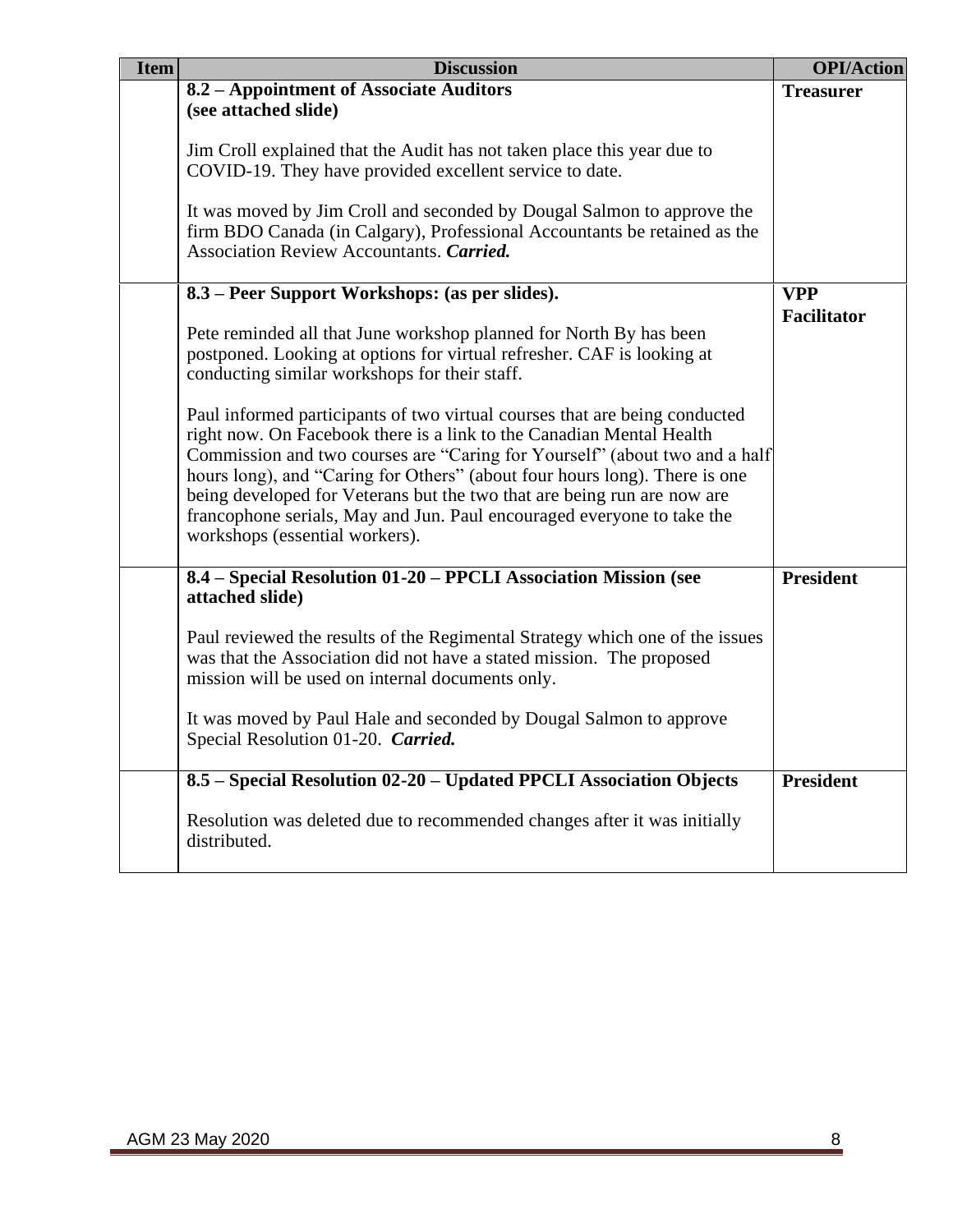| <b>Item</b> | <b>Discussion</b>                                                                                                                                                                                                                                                                                                                                                                                                                                                                                                                                                                                                                                                                                                                                                                                                                     | <b>OPI/Action</b> |
|-------------|---------------------------------------------------------------------------------------------------------------------------------------------------------------------------------------------------------------------------------------------------------------------------------------------------------------------------------------------------------------------------------------------------------------------------------------------------------------------------------------------------------------------------------------------------------------------------------------------------------------------------------------------------------------------------------------------------------------------------------------------------------------------------------------------------------------------------------------|-------------------|
|             | 8.6 – Special Resolution 03-20 – Memorial Membership: (see attached                                                                                                                                                                                                                                                                                                                                                                                                                                                                                                                                                                                                                                                                                                                                                                   | <b>President</b>  |
|             | slides).                                                                                                                                                                                                                                                                                                                                                                                                                                                                                                                                                                                                                                                                                                                                                                                                                              |                   |
|             | Paul reviewed the background behind Families of the Fallen paying<br>Association dues. This issue has been under discussion at the Board and<br>Council of Presidents for the past 14 months. After lengthy discussion it was<br>decided that Families of the Fallen should not be only related to Combat<br>Operations. Any death is tragic, and all families must be treated equally<br>regardless of circumstances of the death. It was also decided that the<br>membership would be without regard to the date of death. In theory we could<br>have next of kin of World War One requesting to join the Association. It is<br>not a new class of membership, rather it is a free three-year National<br>membership with Families encouraged to join the nearest branch and consider<br>becoming paying members after three years. |                   |
|             | It was moved by Paul Hale and seconded by Dougal Salmon to approve<br>Special Resolution 03-20. Carried.                                                                                                                                                                                                                                                                                                                                                                                                                                                                                                                                                                                                                                                                                                                              |                   |
|             | 8.7- Resolution 04-20 – Updated PPCLI Association Objects: In Order of<br><b>Priority: (see attached slides).</b>                                                                                                                                                                                                                                                                                                                                                                                                                                                                                                                                                                                                                                                                                                                     | <b>President</b>  |
|             | The regimental Strategic review in August 2019 highlighted that we had<br>different objects for the Association in different documents. The proposed<br>objects have been discussed at the Board and Council of Presidents. In<br>addition, they have been included in the recent newsletter so that all members<br>could provide input or feedback. They have been listed in order of priority.                                                                                                                                                                                                                                                                                                                                                                                                                                      |                   |
|             | It was moved by Paul Hale and seconded by Dougal Salmon to approve<br>Resolution 04-20. Carried.                                                                                                                                                                                                                                                                                                                                                                                                                                                                                                                                                                                                                                                                                                                                      |                   |
|             | Paul is hoping that we can get a positive response back from Corporate<br>Canada by the fall so that we can amend our articles of continuance.                                                                                                                                                                                                                                                                                                                                                                                                                                                                                                                                                                                                                                                                                        |                   |
|             | 8.8 -Update on status for a new model PPCLI Foundation and PPCLI<br><b>Association:</b>                                                                                                                                                                                                                                                                                                                                                                                                                                                                                                                                                                                                                                                                                                                                               | <b>Ways Team</b>  |
|             | Dave Pentney provided an update on the Ways Team progress to date.                                                                                                                                                                                                                                                                                                                                                                                                                                                                                                                                                                                                                                                                                                                                                                    |                   |
|             | The Ways Team has met three times via teleconference and gone over the<br>submissions by the HGMF, Foundation and Association. Their next meeting<br>is next week where they will be looking at the options moving forward. They<br>do not feel constrained with the four options that were given to them. They<br>will basically be doing option analysis over the next month and a half. These<br>will be presented to the steering committee in concept form. All three entities<br>must accept the option(s). This will be a lengthy and complex process.                                                                                                                                                                                                                                                                         |                   |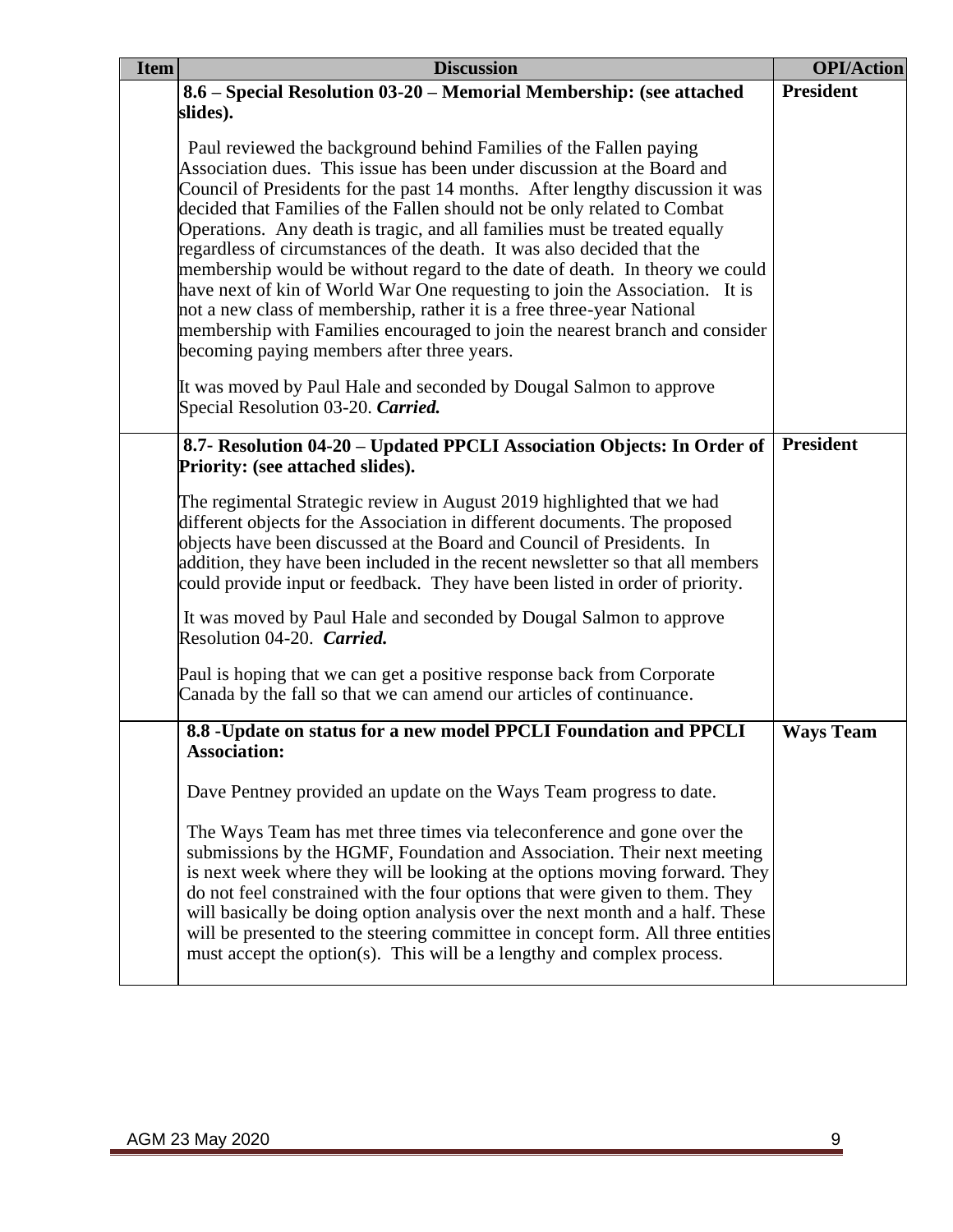| <b>Item</b> | <b>Discussion</b>                                                                                                                                                                                                                                                                                                                                                                                                                                                                                               | <b>OPI/Action</b>                |
|-------------|-----------------------------------------------------------------------------------------------------------------------------------------------------------------------------------------------------------------------------------------------------------------------------------------------------------------------------------------------------------------------------------------------------------------------------------------------------------------------------------------------------------------|----------------------------------|
|             | 8.9 – Atlantic Branch Presentation AGM 2021-30 Apr to 1 May. (see                                                                                                                                                                                                                                                                                                                                                                                                                                               | <b>President</b>                 |
|             | attached slides). Next year will be an election year.                                                                                                                                                                                                                                                                                                                                                                                                                                                           | <b>Atlantic</b><br><b>Branch</b> |
|             | Glen Ryan gave an overview of the details for the 2021 AGM.                                                                                                                                                                                                                                                                                                                                                                                                                                                     |                                  |
|             | The hotel is about 10 minutes from the airport. Parking is free if parking on                                                                                                                                                                                                                                                                                                                                                                                                                                   |                                  |
|             | the street. Underground parking is \$8.00 a day. Not sure about the Golf                                                                                                                                                                                                                                                                                                                                                                                                                                        |                                  |
|             | Tournament as the Golf Course may not be open yet but looking into other                                                                                                                                                                                                                                                                                                                                                                                                                                        |                                  |
|             | options. There are two types of rooms, one king size bed or two queen size                                                                                                                                                                                                                                                                                                                                                                                                                                      |                                  |
|             | beds and they cost the same. They are hoping to finalize arrangements once                                                                                                                                                                                                                                                                                                                                                                                                                                      |                                  |
|             | the hotel opens back up. It is currently closed due to COVID-19.                                                                                                                                                                                                                                                                                                                                                                                                                                                |                                  |
| 9.          | <b>Open Forum:</b>                                                                                                                                                                                                                                                                                                                                                                                                                                                                                              |                                  |
|             | Steve Bartlett informed everyone that Tommy Anderson raised over \$25,000<br>for Wounded Warriors to be used for Service Dogs. He has finally been<br>recognized. On the Facebook page it was written as \$15,000 but it is being<br>rectified. For info, the Snowbird pilot that crashed in Kamloops is Col Jake<br>Bell's stepson. They are in Kamloops now and say that their son was in a<br>wheelchair but is doing ok.                                                                                    |                                  |
|             | Julien McNulty asked how members getting out of the Military are informed<br>about the PPCLI Association. He said that in the past year he has run into<br>three recently retired Veterans and asked if they knew about the Association<br>and they had no idea. Paul has updated the release letter that explains about<br>the Association and a list of Branches across Canada. They are automatically<br>signed up as an E-mbr upon release. The problem is capturing those released<br>outside of Edmonton. |                                  |
|             | Maj Slade Lerch reinforced that as Patricia's release they are urged to join<br>the Association. As far as getting their information to the Branches it is a bit<br>complicated but maybe putting some thought into asking the Veterans if their<br>information can be passed to the nearest Branch or if it is okay if the Branch<br>can contact them. It was suggested to get the RSMs and Sgt Maj's involved.                                                                                                |                                  |
|             | Paul said that another challenge is that many times the service member does<br>not know where they will settle down.                                                                                                                                                                                                                                                                                                                                                                                            |                                  |
|             | Pete Leger explained what he and Gen Dawe did to encourage soldiers to<br>join the Association when they were in Battalion. The biggest challenge is<br>soldiers who are released from locations outside of the Battalion.                                                                                                                                                                                                                                                                                      |                                  |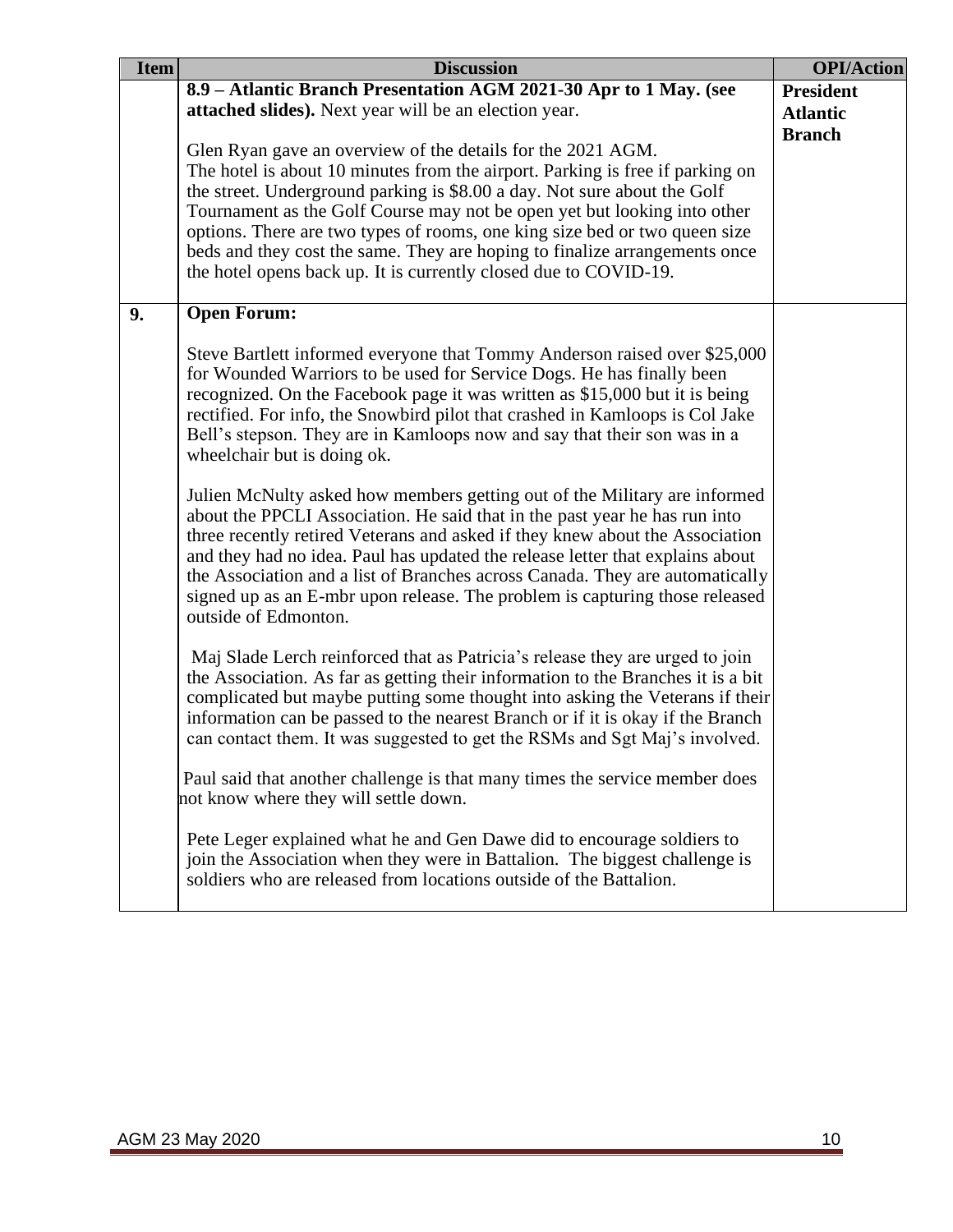| <b>Item</b> | <b>Discussion</b>                                                                                                                                                                                                                                                                                                                                                                                                                                                                                                                                                                                                                                                                                                                                                                      | <b>OPI/Action</b> |
|-------------|----------------------------------------------------------------------------------------------------------------------------------------------------------------------------------------------------------------------------------------------------------------------------------------------------------------------------------------------------------------------------------------------------------------------------------------------------------------------------------------------------------------------------------------------------------------------------------------------------------------------------------------------------------------------------------------------------------------------------------------------------------------------------------------|-------------------|
| 9.          | Sherri Casey-Petersen suggested that we get the information to the transition<br>Centres of which there is 33 across Canada. Paul will send Sherri the<br>information letter.                                                                                                                                                                                                                                                                                                                                                                                                                                                                                                                                                                                                          |                   |
|             | Paul was talking with LGen Eyre last year and he was looking at making it<br>obligatory upon release for individuals to join their affiliated Regimental<br>Association. There is interest at the high levels.                                                                                                                                                                                                                                                                                                                                                                                                                                                                                                                                                                         |                   |
|             | Nate Blackmore asked how do we interact with the more junior (6-11 years'<br>service) members who are more interested in what is in it for them and make<br>it attractive to join the Association. Why not have Branch representatives<br>attend the SCAN Seminars to get the information out there. One hurdle may<br>be getting enough volunteers from the various Branches.                                                                                                                                                                                                                                                                                                                                                                                                         |                   |
|             | Paul brought up the fraudulent e-mails by scammers who imitating his e-mail<br>are asking for I-tune cards for Cadets or Veterans. He said we only address<br>fundraising issues though the HGMF.                                                                                                                                                                                                                                                                                                                                                                                                                                                                                                                                                                                      |                   |
|             | Herb Kenny also commented that his thoughts are most young soldiers when<br>they get out are tired to the army and are looking for new things. After about<br>two years they start looking to reconnect with the Regiment. We have to<br>give them time to find themselves.                                                                                                                                                                                                                                                                                                                                                                                                                                                                                                            |                   |
|             | Herb Kenny advised that they had a problem with pay pal for e-members.<br>Therefore, he changed the payment plan for members to e-transfer or<br>cheques. The membership dues are from 1 Jan to 31 Dec.                                                                                                                                                                                                                                                                                                                                                                                                                                                                                                                                                                                |                   |
|             | Perry Batchelor reviewed some of the challenges faced by the Manitoba and<br>NW Ontario Branch. The Branch was withering on the vine, but it the past<br>year they have held a number of social events with the specific request that<br>each member bring someone who was not a member of the Branch. This was<br>successful and the Branch is now at 70 members. There was a lot of<br>discussion surrounding obtaining members and really it comes down to<br>uswe are responsible for getting new members.                                                                                                                                                                                                                                                                         |                   |
|             | Paul stated that he and the CoR have been working on potential Battlefield<br>Tours. April 2021 is the 70 <sup>th</sup> Anniversary of Kapyong. The Korea Ministry of<br>Veterans was planning on taking approx. 625 Korea Veterans there this year,<br>but the tour was cancelled because of COVID-19. He has asked the Korea<br>Ministry of Veterans if they plan on reinstating it for 2021. He also asked<br>the VAC Memorial Office if they have anything planned for the $70th$<br>Anniversary and is waiting for an official answer. There is the potential for<br>us to do a tour in April next year. 2023 is the 80 <sup>th</sup> anniversary of the landings<br>in Sicily and they are looking at a possible battlefield tour to Sicily and Italy<br>in the May time period. |                   |
|             |                                                                                                                                                                                                                                                                                                                                                                                                                                                                                                                                                                                                                                                                                                                                                                                        |                   |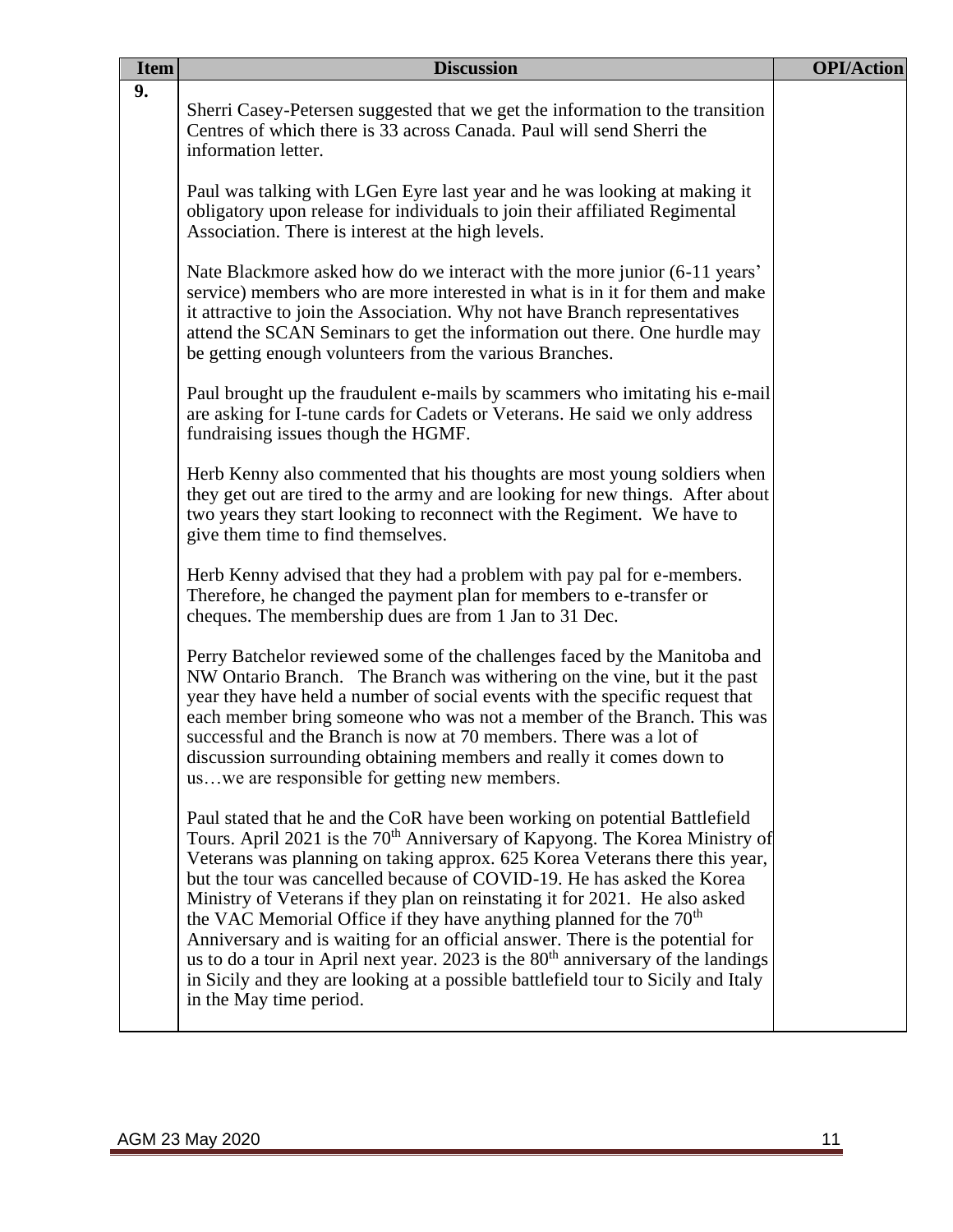| <b>Item</b> | <b>Discussion</b>                                                                                                                                                                                                                                                                                                                                                                                                                                                                                                                                                                                                                                                                  | <b>OPI/Action</b> |
|-------------|------------------------------------------------------------------------------------------------------------------------------------------------------------------------------------------------------------------------------------------------------------------------------------------------------------------------------------------------------------------------------------------------------------------------------------------------------------------------------------------------------------------------------------------------------------------------------------------------------------------------------------------------------------------------------------|-------------------|
| 10.         | Date, Location and Host Branch of next AGM:                                                                                                                                                                                                                                                                                                                                                                                                                                                                                                                                                                                                                                        | <b>President</b>  |
|             | Moncton 30 Apr $-1$ May 2021 – Atlantic Branch                                                                                                                                                                                                                                                                                                                                                                                                                                                                                                                                                                                                                                     |                   |
|             | Saskatoon 20-21 May 2022 – Saskatchewan Branch                                                                                                                                                                                                                                                                                                                                                                                                                                                                                                                                                                                                                                     |                   |
|             | Calgary 26-27 May 2023 – Calgary Branch                                                                                                                                                                                                                                                                                                                                                                                                                                                                                                                                                                                                                                            |                   |
|             | Edmonton August 2024 – Edmonton Branch (110 <sup>th</sup> Anniversary).                                                                                                                                                                                                                                                                                                                                                                                                                                                                                                                                                                                                            |                   |
| 11.         | <b>Closing Remarks:</b>                                                                                                                                                                                                                                                                                                                                                                                                                                                                                                                                                                                                                                                            |                   |
|             | One project they are working on is in Mersham, UK. When the second<br>Countess of Mountbatten died, she was buried in the same grave with Lord<br>John in the St John the Baptiste Church in Mersham. There is nothing there<br>that identifies the connection of Lady Patricia, the Countess of Mountbatten<br>to the Regiment. They have asked the Mountbatten's' and the Braeburns' if<br>they would permit us to put a plaque in or on the Church to draw the<br>attention to the fact that they were both important members of the Regiment.<br>The Mountbatten's' have agreed, just waiting for the Braeburns. Hopefully,<br>this will be completed by 2023. More to follow. |                   |
|             | The St Mary's Band is the first brass band of the Regt and played at the<br>original Princess Patricia's wedding. They still have the Regimental<br>affiliation. He thought about inviting the band to play next year at our AGM<br>dinner and perhaps have some of them join us for dinner.                                                                                                                                                                                                                                                                                                                                                                                       |                   |
|             | This year, thanks to Maj Slade, RM the Patrician was available almost at the<br>same time for purchase on the PPCLI.com website as it was delivered to the<br>serving component. To get a copy of the 2019 Patrician you can go to<br>ppcli.com website to publications and you can order and get it delivered<br>directly to your home. This will be the case for each year.                                                                                                                                                                                                                                                                                                      |                   |
|             | Thanked everyone for taking over the responsibilities of the Association like<br>Pete Leger, VPP Coord. He also gave a big thank you to Sherri Casey<br>Peterson. She keeps searching all the websites to find every Patricia that has<br>died, and she sends out the death notices. He tries to post condolences on<br>every condolence site or send a letter to the families.                                                                                                                                                                                                                                                                                                    |                   |
|             | He commented on how the updates from Bn Cos contributed to the AGM.<br>The virtual meeting has gone with ZOOM and said that now we can invite<br>more people to participate.                                                                                                                                                                                                                                                                                                                                                                                                                                                                                                       |                   |
|             | The CoR congratulated the Association and especially this Executive under<br>the leadership of Paul Hale for a very productive year in terms of changes to<br>meet the challenges of the not for profit sector.                                                                                                                                                                                                                                                                                                                                                                                                                                                                    |                   |
|             |                                                                                                                                                                                                                                                                                                                                                                                                                                                                                                                                                                                                                                                                                    |                   |